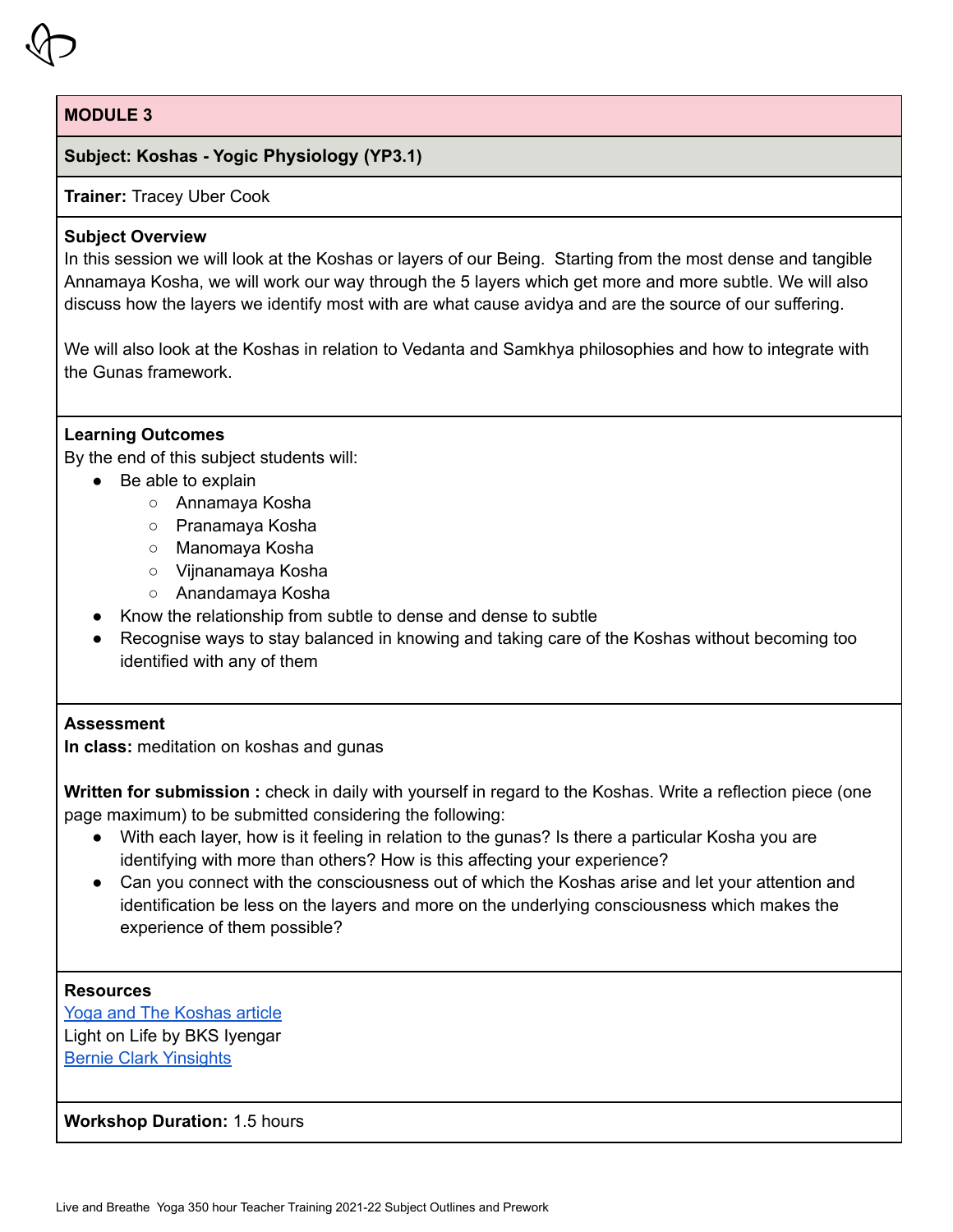#### **Subject: Functional Human Movement and Biomechanics - Anatomy and Physiology 3 (AP3)**

#### **Trainer:** Harry Normand

#### **Subject Overview**

This session is about identifying and addressing postural misalignment in your students. We'll review the factors affecting posture and movement efficiency previously discussed in modules 1 and 2. You'll learn to spot potential causes of asymmetry in yoga postures, and how to teach quick fixes. We'll apply knowledge of neurological reflexes in your teachings to help students overcome stubborn asymmetry and dysfunction. We'll finish by practically applying these principles to the fundamental standing postures and selected seated postures.

### **Learning Outcomes**

By the end of this subject students will:

- Be able to classify students by common postural dysfunction
- Be able to predict how these patterns will show up in their yoga practice
- Have the confidence to teach simple fixes to help overcome dysfunction
- Be able to help students investigate the effects of applying neurological reflexes in their practice

#### **Assessment**

**In class** - show competency in identifying obvious postural misalignment (partner work)

**Written for submission** - complete a report identifying postural (mis)alignment in a friend or family member, including photos from front, back and both sides

#### **Resources**

Basic postural screening template Common patterns of postural misalignment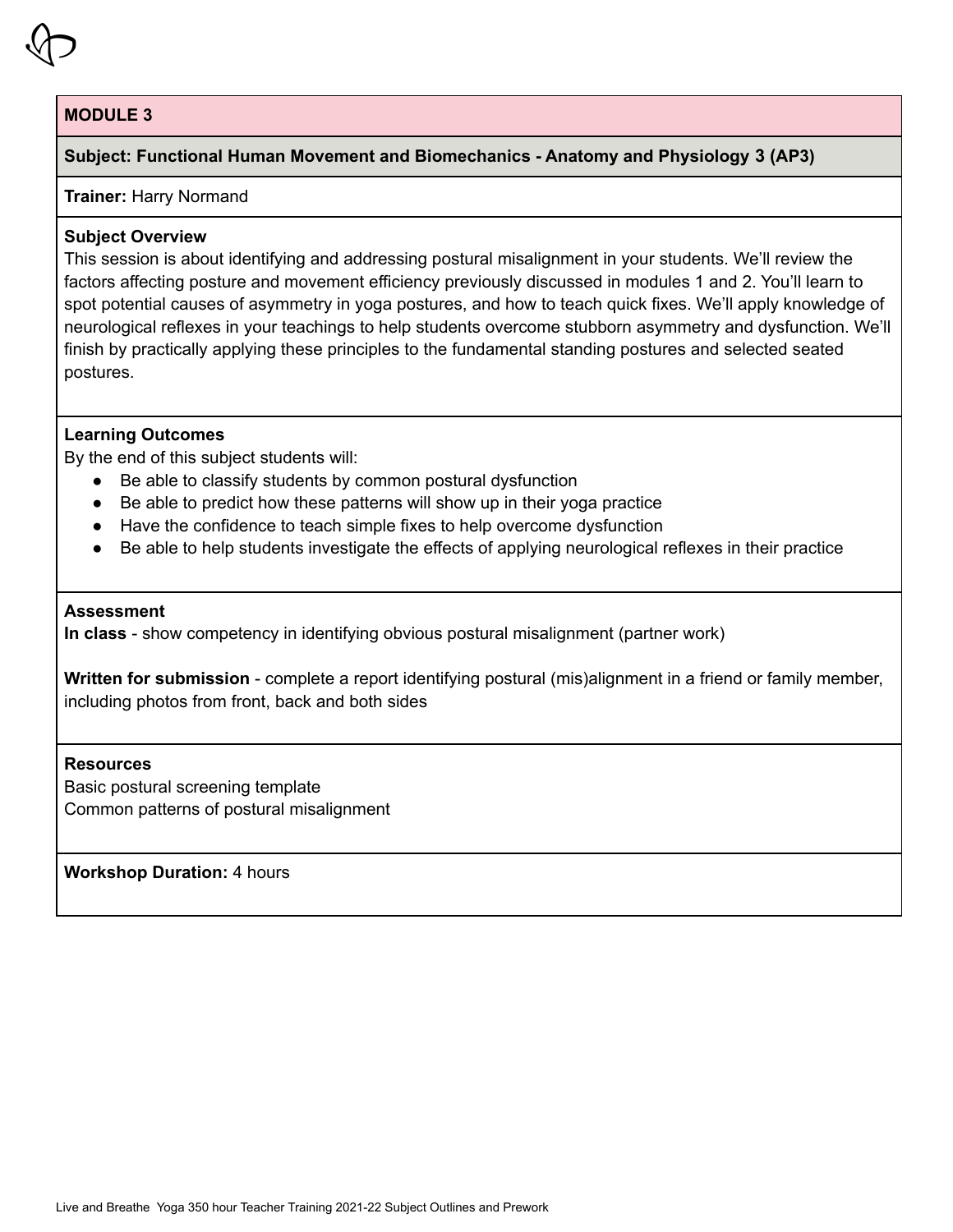### **Subject: Yogic Lifestyle - Yoga Philosophy, Ethics and Lifestyle (YPEL3.2)**

# **Trainer:** Allison Dearling

#### **Subject Overview**

In this session we will discuss the yogic lifestyle and what it means for the modern yogi. The 8 limbs of ashtanga yoga including the yamas and niyamas will be introduced. The 5 principles of Sivananda will also be introduced for comparison. If trainees are from different traditions these will also be discussed. We will discuss the role of nutrition and ritual for the yoga practitioner.

#### **Learning Outcomes**

By the end of this subject students will:

- Describe what yoga means for you
- Name the 8 limbs of Ashtanga yoga
- Name the 10 yamas and niyamas
- Recall the Sivananda 5 principles of yoga
- Understand the role of nutrition for yoga practitioners
- Understand the role of rituals for yoga practitioners

# **Assessment**

**Written for submission** - Select one yama or niyama from the Yoga Sutras of Patanjali and try to incorporate it into your yoga practice and daily life. Perhaps even create a ritual around it to help cement it into your day. Journal about your experience (one page maximum to be submitted), why you chose this yama/niyama, what you have noticed/experienced and any difficulties that have arisen in doing so.

### **Resources**

Yamas and niyamas : finding deeper [meaning](https://liveandbreatheyoga.com.au/yamas-and-niyamas-finding-deeper-meaning-to-yoga-practice/) to yoga practice

7 Rituals to [Transform](https://www.yogajournal.com/lifestyle/balance/7-rituals-to-transform-your-day-into-a-sacred-practice/) Your Day Into a Sacred Practice | Yoga Journal

Tradition : learning from the ancient [teachings](https://liveandbreatheyoga.com.au/tradition-learning-from-the-ancient-teachings/) – live and breathe yoga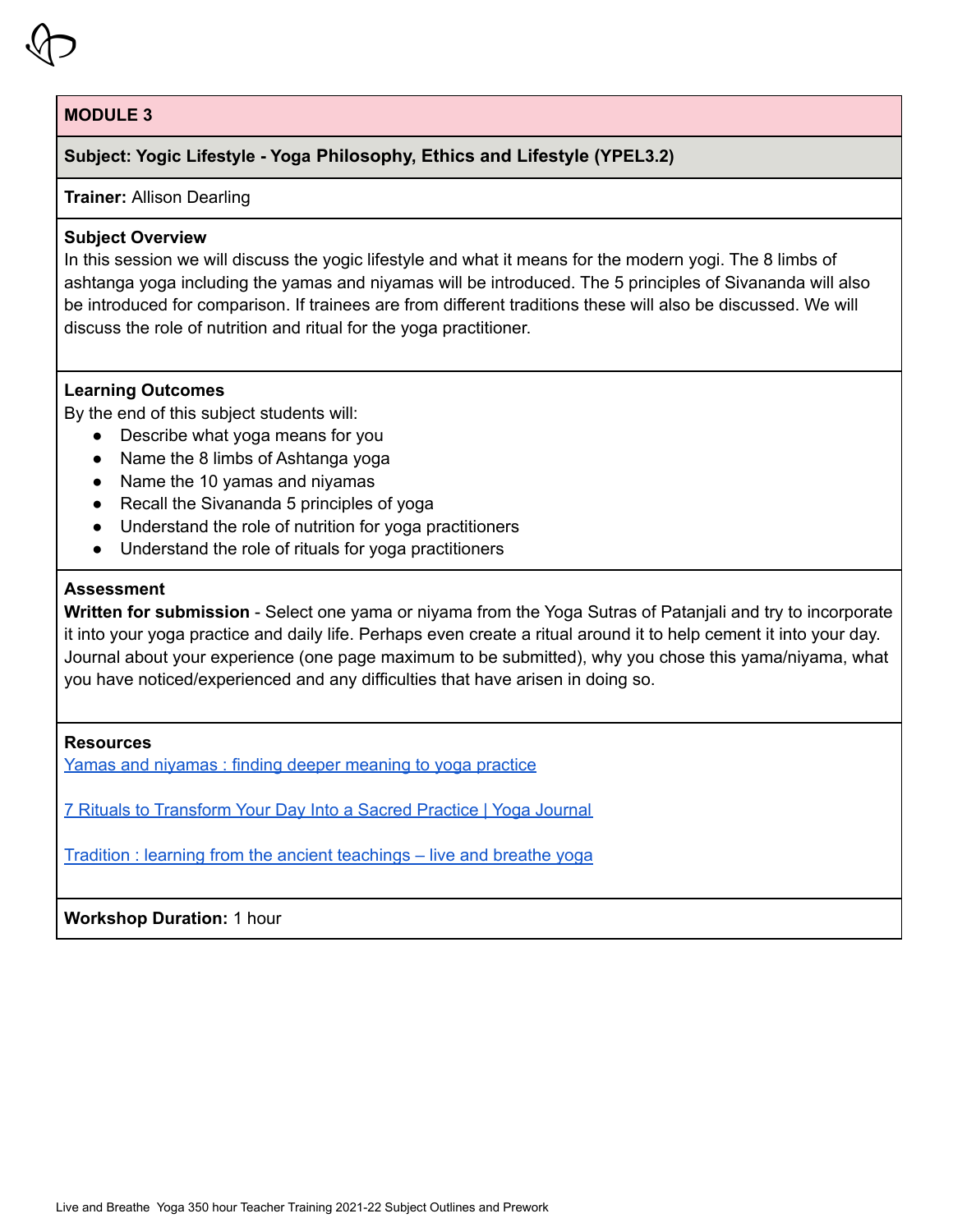

## **Subject: Nadis - Yogic Physiology (YP3.2)**

**Trainer:** Tracey Uber Cook

# **Subject Overview**

This session will be dedicated to Pranamaya Kosha and the way prana (energy) travels through us. We will discuss a few of the most significant nadis: sushumna, Ida, and pingala. And we will also touch on the energy of Kundalini and Kundalini awakening.

### **Learning Outcomes**

By the end of this subject students will:

- Understand and explain what prana is and how we absorb it into our bodies and lives
- Understand and explain what nadis and aura are
- Know ida, pingala, and sushumna nadis and their relationship to each other
- Explain what Pranayama is and what it does
- Define puraka, rechaka, kumbhaka
- Explain Kundalini with a basic understanding

### **Assessment**

**Ongoing pranayama practice -** Agni Sari and Nadi shodhana

## **Resources**

Bernie Clark [Yinsights](https://yinyoga.com/yinsights/the-nadis/) (keep clicking through for info on sushumna, etc)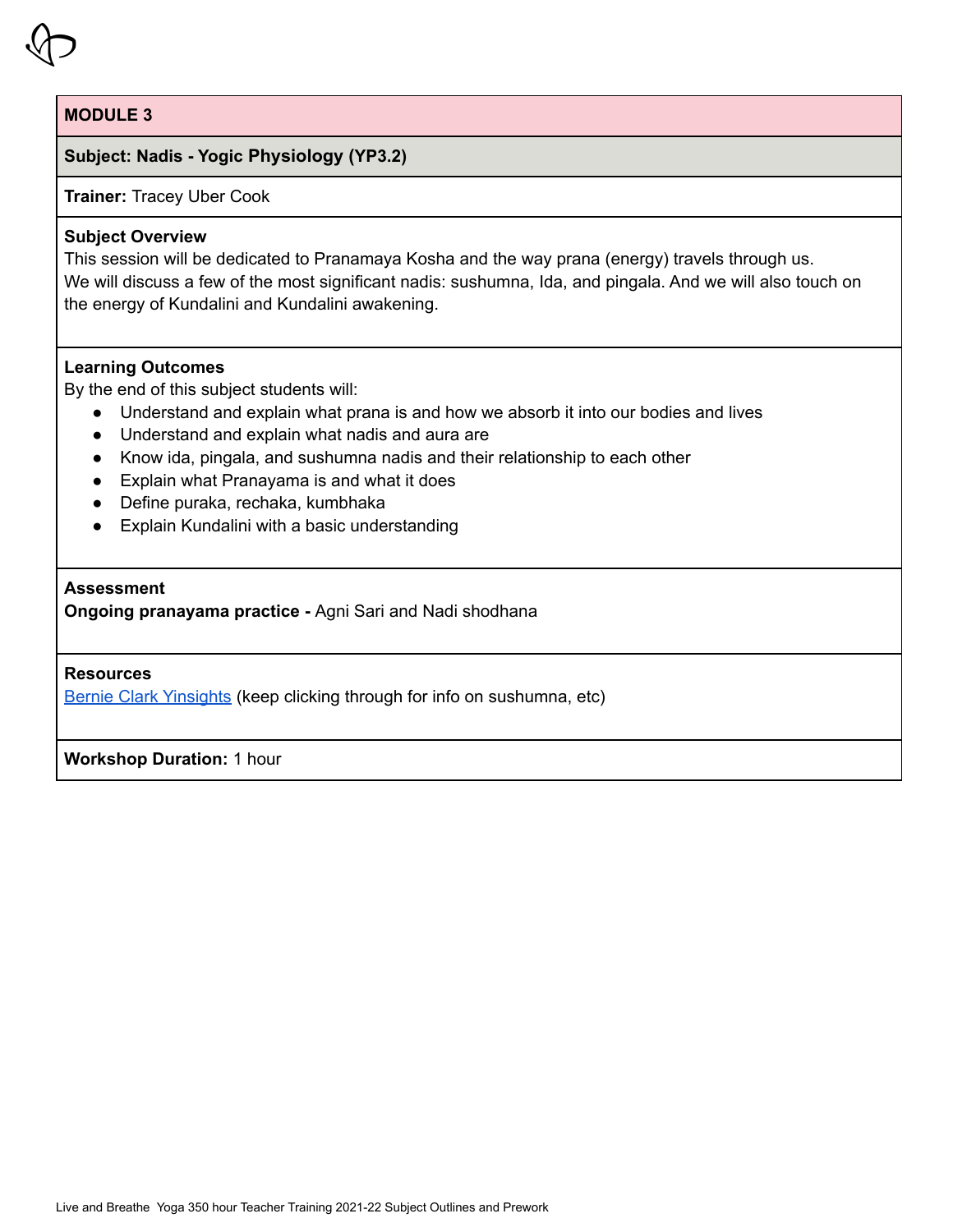# **Subject: Yoga techniques Asana (YT3)**

# **Trainer:** Allison Dearling

# **Subject Overview**

- During the lesson, the final standing postures of the ashtanga yoga system (primary series) will be examined in detail to ensure a basic understanding of all relevant elements (see next point) are discussed and practiced.
- We will cover sanskrit name and english translation, correct vinyasa, drishti, benefits, modifications and alternatives, correct use of props of the fundamental standing postures of ashtanga yoga

# **Learning Outcomes**

By the end of this subject students will:

- Demonstrate
	- Sanskrit name and english translation, correct vinyasa, drishti, benefits, modifications and alternatives, correct use of props of the final standing postures of ashtanga yoga primary series
- Be proficient in all the standing postures to be able to practice on their own in a self practice setting
- Know how to modify each posture in your own practice and for others

# **Assessment**

- The posture assessment grid will be used by the trainer to determine proficiency during the session
- Complete posture worksheet during session
- Read Chapter 6 pages 84 94 of the Power of Ashtanga yoga
- **Video submission** Video yourself doing the Surya Namaskara A and B (only once) and then two other standing postures (that you have not already done). Include the following in your video:
	- Posture name in sanskrit
	- Correct Vinyasa counting in sanskrit
	- Correct breathing (inhale or exhale)
- **Written for submission** Prepare a written reflection (one page maximum) on how you have found the exercise of learning the correct vinyasa, breathing and posture names and then teaching it to the group (in Module 2) and now on video.

### **Resources**

The Power of Ashtanga yoga Chapter 6 pages 84 - 94

Handouts - Posture worksheets, Sanskrit counting

- Utthita Hasta [Padangusthasana](https://www.youtube.com/watch?v=9LMlHiU5wi0) Asana Kitchen
- **D** Utthita Hasta [Padangusthasana](https://www.youtube.com/watch?v=zn1EJtkR7mg) Modifications Asana Kitchen
- Ardha Baddha [Padmottanasana](https://www.youtube.com/watch?v=O0a5nCQLiGU) Asana Kitchen
- Guided [Ashtanga](https://www.youtube.com/watch?v=hW9mu7rEfQ4) Half Primary Series | Laruga Glaser

What [balance](https://www.yogajournal.com/lifestyle/plumb-perfect/) teaches us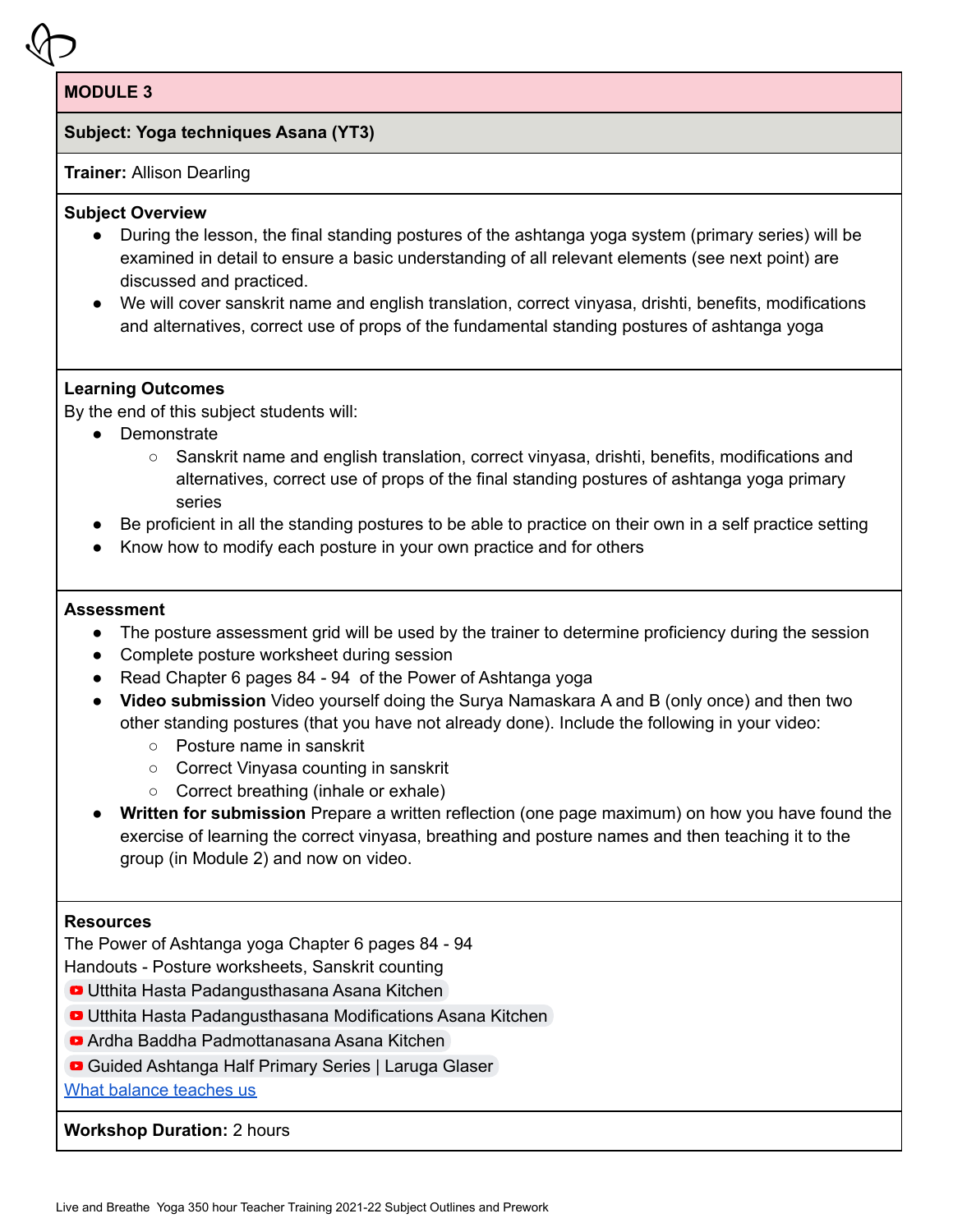

## **Subject: Yoga Techniques Pranayama (YT3.1)**

**Trainer:** Tracey Uber-Cook

# **Subject Overview**

We will start applying knowledge of the nadis to pranayama practice.

# **Learning Outcomes**

By the end of this subject students will:

- Demonstrate Agnisari Pranayama
- Demonstrate Nadi Shodhana Pranayama
- Know how these techniques affect the flow of prana in the nadis

### **Assessment:**

**At home practice :** Add to your daily sadhana(practice) and include in your practice register:

- 2 x rounds of Agni Sari
- 3-5 minutes of Nadi Shodhana

Try doing the breathing after asana practice sometimes, and sometimes try it before asana practice. See which way resonates with you more. Also notice how the pranayama and asana practice affect each other.

## **Resources**

[Pranayama](https://youtu.be/YOu9KlVdG4Y) Overview Agni Sari [tutorial](https://youtu.be/5Clc0_kFYsU) Nadi [Shodhana](https://youtu.be/Y0G5J7_TulU) tutorial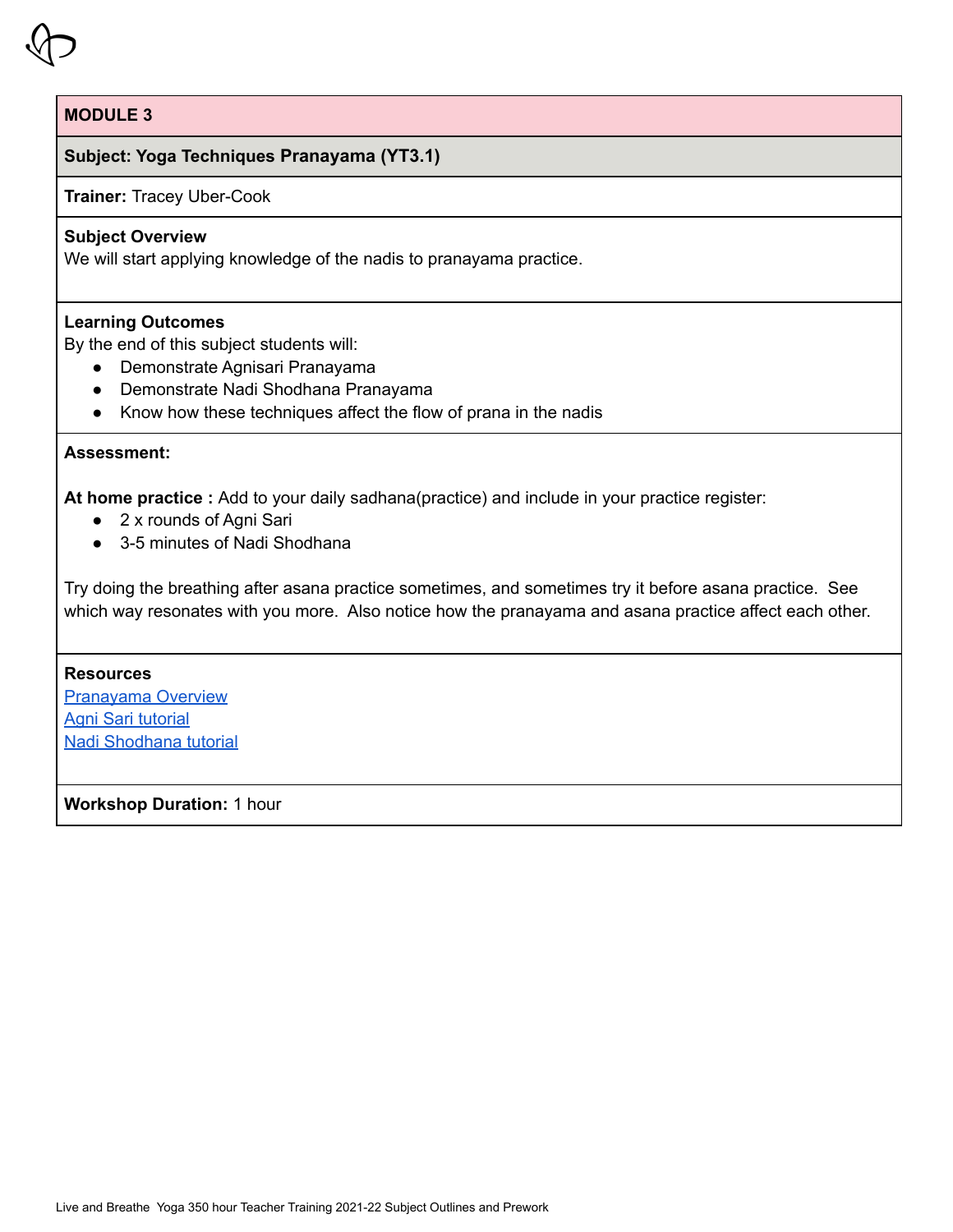# **Subject: Sutras 1 - Yoga Philosophy, Ethics and Lifestyle (YPEL3.1)**

**Trainer:** Tracey Uber Cook

## **Subject Overview**

In this session we will cover Ch. 1 and 2 Patanjali's Raja Yoga Sutras

We will talk about the traditional way of learning the Sutras, and as much as possible learn them in this way.

### Ch. 1 Samadhipada

This includes defining yoga, parts of the mind, and techniques on how to calm the mind

### Ch. 2. Sadhanapada

More elaborate ways to calm the mind, involving the body, when the mind is heavily distracted, disturbed, and busy. We look at the kleshas (distracting mental states), and how to soften and dissolve them through practice:

Kriya

Ashtanga

### **Learning Outcomes**

By the end of this subject students will:

CH 1

- Recognise and understand Ch.1 sutras 1, 2, and 3 as the basis for all yoga
- Know the 5 types of vrittis
- Understand Abhyasa and its role in yoga
- Mentally know what samadhi is and the difference between samprajnata samadhi and asamprajnata samadhi
- $\bullet$  Be able to name several ways of calming the mind, as stated in Ch. 1

 $Ch<sub>2</sub>$ 

- Be able to name the parts of Kriya Yoga
- Know the 5 kleshas
- Know the 8 limbs of Ashtanga
- Be familiar with illusory discrimination between Seer, Seeing, and Seen

# **Assessment**

**Stay Alert!!**

- NOTICE the workings of your mind, thoughts like waves in the ocean. See if you can catch yourself getting carried away by being identified with thoughts.
- NOTICE the times when you feel like you are concentrating on one thing, and your mind starts riding the waves of other thoughts… for example, if you are practicing yoga and at the same time planning what you will make for dinner!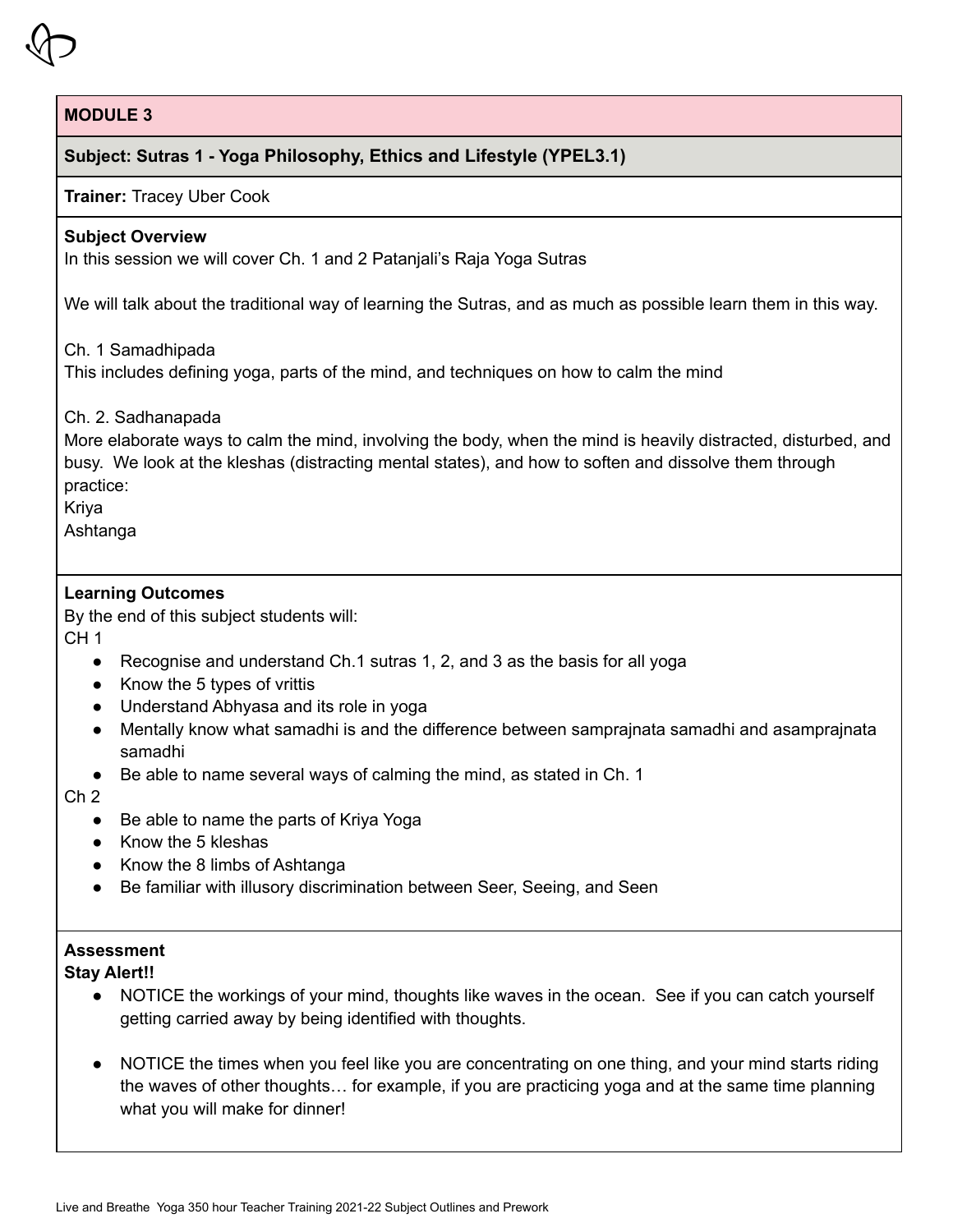• NOTICE what the obstacles are which keep you from practicing staying alert to the rising and dissolving of your thoughts. **Written for submission:** Reflect on these questions (and journal the answers): 1. When in your life have you experienced Samadhi? 2. When in your life have you experienced a sense of Oneness? 3. When in your life have you experienced your true nature, beyond thought, emotion, and circumstance? 4. Are these 3 types of experiences the same? Different? How so? 5. How have these changed your perspective or experience of living? Has it been a lasting change/shift? What in the 2<sup>nd</sup> chapter of "Sadhanapada - action toward settling the mind" resonates with you: \*Kriya (action/karma) yoga? \*The kleshas (afflictions of the mind: ignorance, egoism, attraction, aversion, fear of losing life) and overcoming these? \*Ashtanga (8 limbed) yoga? \*The wisdom of and between the Seer and the Seen? \*Something else entirely? **Written for submission:** Pick a sutra or series of sutras that resonate with you the most, and write a few sentences about how and why they resonate with you.

**Resources**

Allison and Dani's [favourite](https://liveandbreatheyoga.com.au/allison-and-danis-favourite-yoga-sutras/) yoga sutras – live and breathe yoga Bernie Clark [Yinsights](https://yinyoga.com/yinsights/classical-yoga/) -- Classical Yoga Your own copy of Patanjali's Sutras, ch. 1 & 2